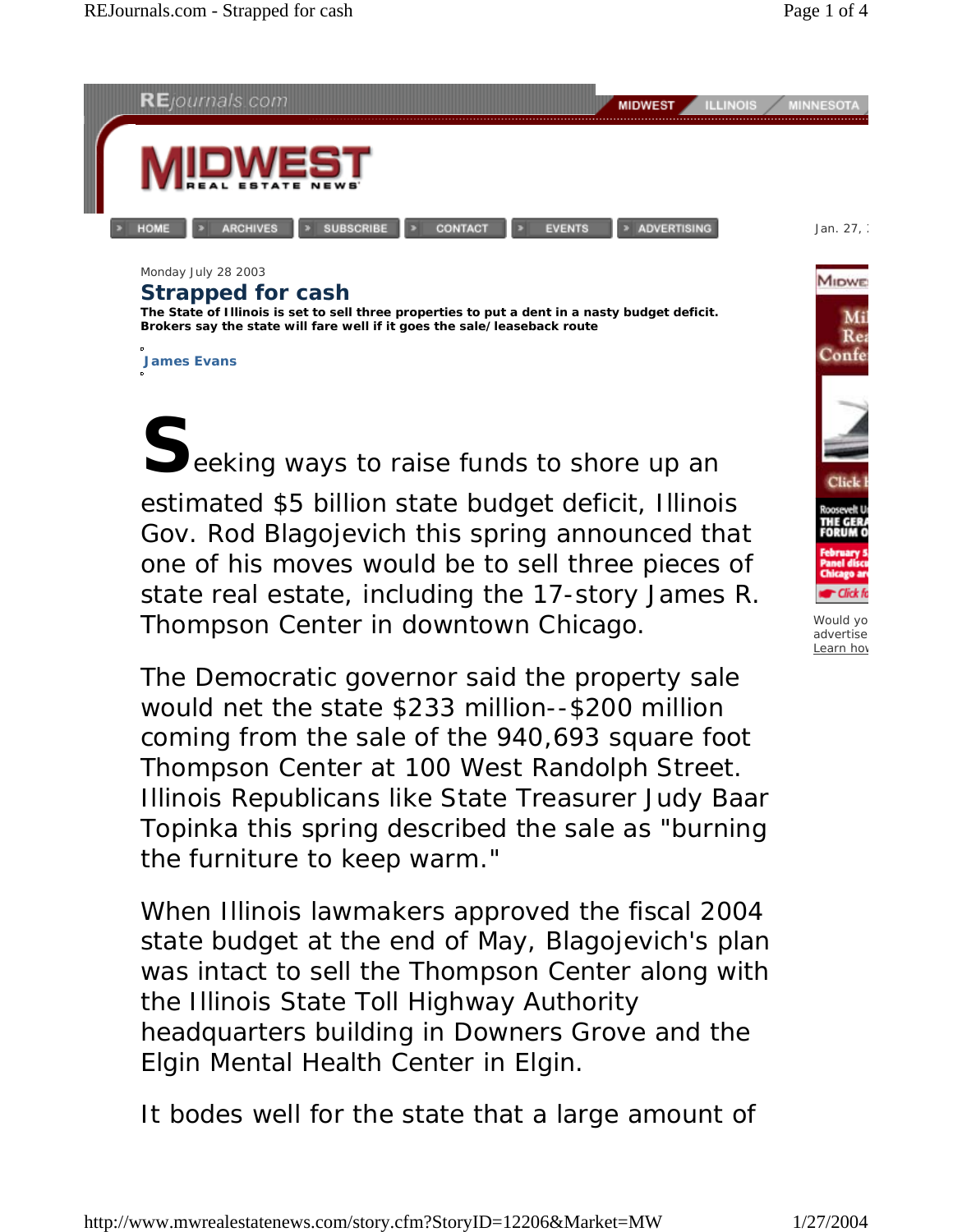investment money is currently chasing institutional-type properties, said Joseph Learner, an executive vice president with Studley in Chicago. He anticipates that insurance companies, pension funds and foreign investors will show strong interest in the Thompson Center.

If the deal is arranged with the state as a longterm, master-lease tenant, the state should fare well in its property sale, he said.

"If they package the deal like that and take some sort of risk on the capital issues, then I think it is going to see enormous amount of interest from the type of buyer that wants to clip coupons," Learner says. "It will be a very attractive offering."

Beginning in July, the state will begin shopping around the three assets to potential buyers. John Filan, director of the governor's Office of Management and Budget Services, will likely lead the process of selling the state buildings, said Becky Carroll, a spokeswoman for the office.

Carroll said the state would agree to an outright sale of the Thompson Center, but it is more likely it will seek a sale/leaseback deal for the office building that houses some 2,900 state employees from 60 different state agencies. She said a longterm lease of at least 20 years is likely.

Approximately three dozen inquiries have been made on the properties by real estate and property management firms since the governor made his April announcement of the sale, Carroll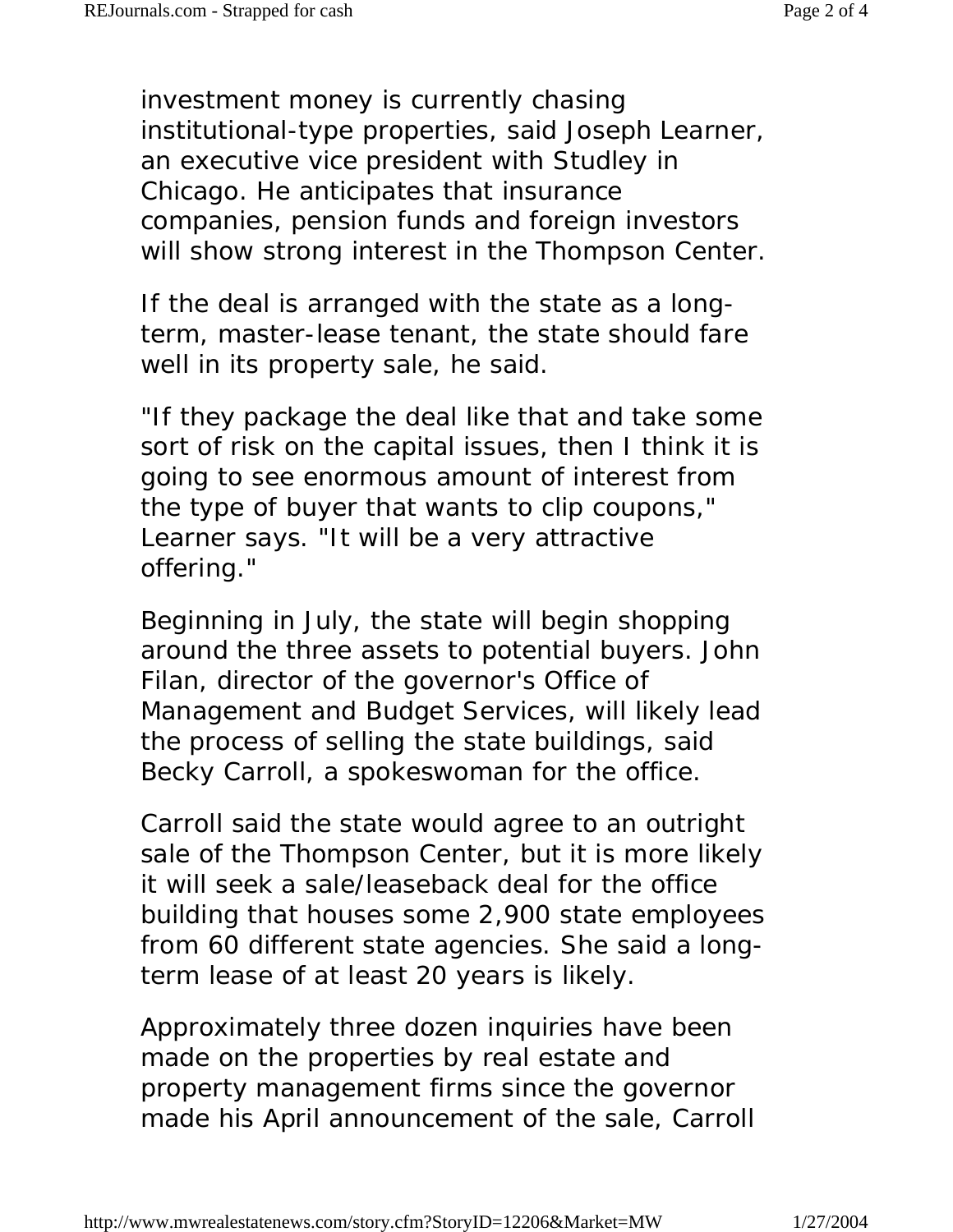reported in mid-June.

Indeed, two Chicago real estate firms declined comment for this article, citing, in part, possible interest in the state properties going forward.

One Chicago-based investment broker, who asked not to be identified, said the sale/leaseback route on the Thompson Center will obviously give the state more control in how much income they gain initially from the sale as long as the lease is attractive for a buyer.

He said, at \$18 a square foot net with an investor seeking an 8 to 9 percent yield, the building could fetch as much as \$200 a square foot. To put the cost into context, Wells Real Estate Funds Inc. this spring acquired the 82-story, 2.7-million square foot Aon Center in Chicago for \$465.2 million, or about \$172 a square foot. The investment broker estimated the replacement cost of the Thompson Center would be approximately \$275 a square foot.

The building is nearly 100 percent occupied and the state's current credit rating --AA3 or fourth from the top according to Moody's Investor Services -- likely would not deter an interested buyer, brokers said.

"That is what people are looking for," said Jim Postweiler, managing director with Insignia/ESG's Capital Advisors Group. "They want an alternative to the stock market. They don't want any vacancy risk."